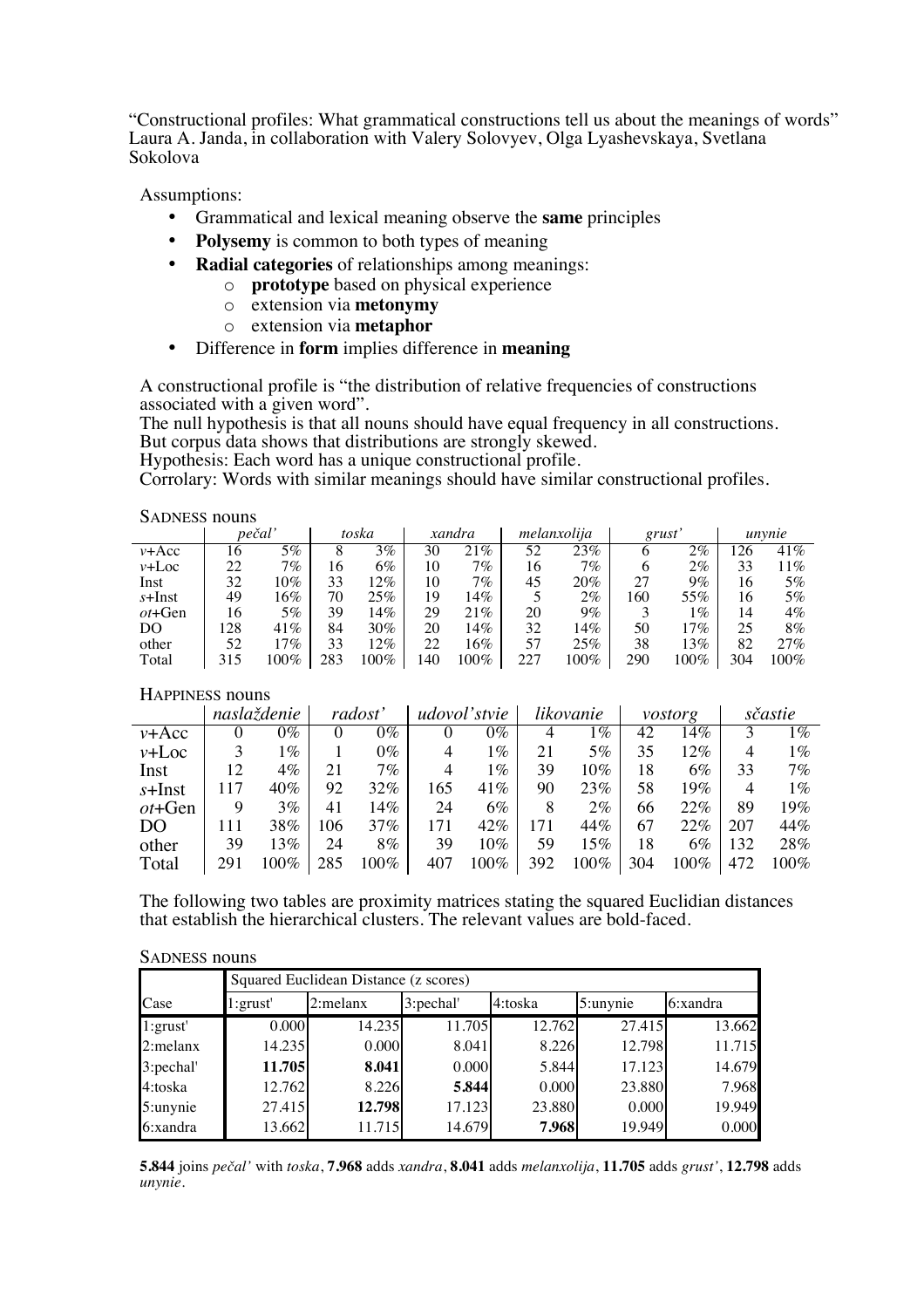## HAPPINESS nouns

|            | Squared Euclidean Distance (z scores) |           |           |            |           |            |  |  |  |
|------------|---------------------------------------|-----------|-----------|------------|-----------|------------|--|--|--|
| Case       | l:likovani                            | 2:naslazd | 3:radost' | 4:udovol's | 5:vostorg | 6:schastie |  |  |  |
| 1:likovani | 0.000                                 | 7.879     | 7.370     | 11.209     | 17.261    | 13.960     |  |  |  |
| 2:naslazd  | 7.879                                 | 0.000     | 1.812     | 2.687      | 17.219    | 21.301     |  |  |  |
| 3:radost'  | 7.370                                 | 1.812     | 0.000     | 5.501      | 14.124    | 16.121     |  |  |  |
| 4:udovol's | 11.209                                | 2.687     | 5.501     | 0.000      | 22.367    | 23.188     |  |  |  |
| 5:vostorg  | 17.261                                | 17.219    | 14.124    | 22.367     | 0.000     | 28.001     |  |  |  |
| 6:schastie | 13.960                                | 21.301    | 16.121    | 23.188     | 28.001    | 0.000      |  |  |  |

**1.812** joins *naslaždenie* and *radost'*, **2.687** adds *udovol'stvie*, **7.370** adds *likovanie*, **13.960** adds *sčastie*, **14.124** adds *vostorg*.

The results are statistically significant:

- For 'sadness' nouns: chi square = 730.35, and Cramer's  $V = 0.305$  which qualifies as a moderate effect  $(p<0.0001, df=30)$
- For 'happiness' nouns: chi square  $= 774.6$ . Cramer's V = 0.268 which qualifies as a moderate effect (p<0.0001, df=30)

Constructional profiles reveal that emotions such as happiness and sadness in Russian are understood as:

- **metaphorical** holes
- **metaphorical** agents
- **metaphorical** companions
- **metaphorical** diseases
- **metaphorical** sources

"Empty" prefixes?

In aspectual pairs such as *pisat'/napisat'*, *morozit'/zamorozit'*, *obedat'/poobedat'*, it is assumed that the prefixes *na-*, *za-*, *po-* are "empty" (have no meaning).

Some verbs have several "empty" prefixes: *gruzit*' has the perfectives *nagruzit'*, *zagruzit'*, *pogruzit'*.<br>Constructional profiles show that the verbs have different meanings and the prefixes are not empty, since you cannot have three different "zeroes".

Data for constructional profiles of verbs

| $\overline{Al}$ l non- | raw       | Passive     | raw       |
|------------------------|-----------|-------------|-----------|
| passive forms          | frequency | participles | frequency |
| gruzit'                | 286       | gružen      | 107       |
| nagruzit'              | 147       | nagružen    | 221       |
| zagruzit'              | 208       | zagružen    | 248       |
| <i>pogruzit'</i>       | 254       | pogružen    | 449       |

1920 examples extracted from Modern subcorpus (1950-2009) of the RNC

Table 1: Raw frequencies for the forms of the verb *gruzit'* 'load' and its Natural Perfectives.

Logistic regression shows a highly significant correlation between the factors mentioned above and the choice of construction: LL-ratio  $\chi^2$  (the difference between the two deviance values, with and without predictors) is 1738.47, Nagelkerke's *R2* (correlational strength) is 0.796, *C* value (the coefficient of concordance which according to Gries (2009) should ideally be .8 or higher) is 0.964, Somer's  $D_{xy}$  (rank correlation between predicted and observed responses) is 0.928,  $df = 8$ ,